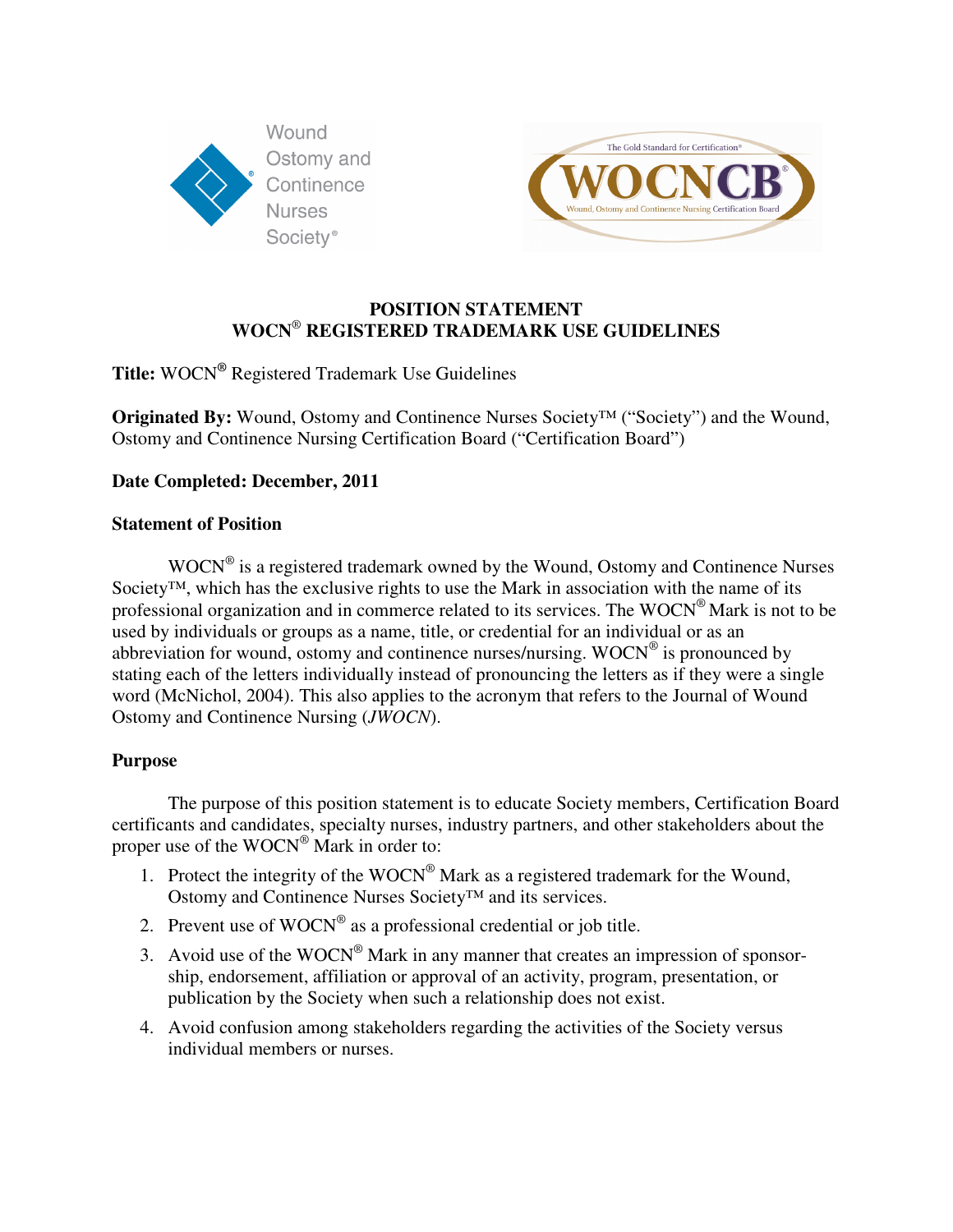- 5. Avoid use of the *Society's* registered trademark in any manner that would indicate or create an impression that such term denotes certification, qualification or a credential of any individual or entity.
- 6. Avoid use of the *Certification Board's* Marks in such a manner to indicate or create an impression that such term denotes certification, qualification or a credential of any individual or entity who is not currently certified.

#### **History**

**Issues/Problems.** Appropriate use of titles, licensure designation, credentials, and specialty designations has legal and ethical implications and has been an ongoing area of concern for the Society and the Certification Board.

Both the Society and the Certification Board rigorously protect their respective trademarks. The Certification Board, which owns registered trademarks that include "WOCN" within the registered trademarks denoting individual certifications, has entered into a formal agreement with the Society whereby each agrees to the continued co-existence and registration of the other's respective marks.

Improper use of titles can be misleading. Whether intentional or unintentional, it is improper to represent oneself as having qualifications, experience/background, certifications, competencies, etc., that one has not attained. The Society has the right and obligation to protect the organization from the use of its name, brand, or logo in any manner that might cause harm.

Situations have occurred where individuals have placed "WOCN" after their names in publications, advertisements, grant applications, and public presentations. Also, some Society members improperly refer to themselves as "WOCNs" and some properly certified individuals improperly use "WOCN" after their names instead of the credential "CWOCN" or other appropriate credential awarded by the Certification Board. Using "WOCN" after a name may be misinterpreted by employers, patients, and other stakeholders, and could cause harm to the Society, its reputation, or the WOC nursing specialty. Programs also have been advertised improperly as "WOCN conferences" that were not sponsored or endorsed by the Society.

Whether intentional or not, those situations create confusion, falsely imply an affiliation with the Society, misrepresent the certification status of individuals, and infringe on the registered trademarks of the Society and the Certification Board.

#### **Supportive Statements**

**WOCN® Society.** An editorial, written by then President, Laurie McNichol, was published in the *WOCNews* regarding the appropriate use of the WOCN acronym, and the confusion caused when it was used inappropriately (McNichol, 2004). Later, a President's Message, by then Southeast Region President, Susan Steele, was published in the *Southeast Region News* regarding the complications caused by inappropriate use of the WOCN acronym (Steele, 2006).

**American Nurses Association (ANA).** The ANA position statement about the order of credentials for professional nurses specifies that nurses should only list after their names credentials that were issued by a nationally recognized body accredited to do so (ANA, 2009). Credentials designate levels of education, licensure, certification, and professional achievement. According to the ANA, listing of credentials by nurses communicates credibility and competence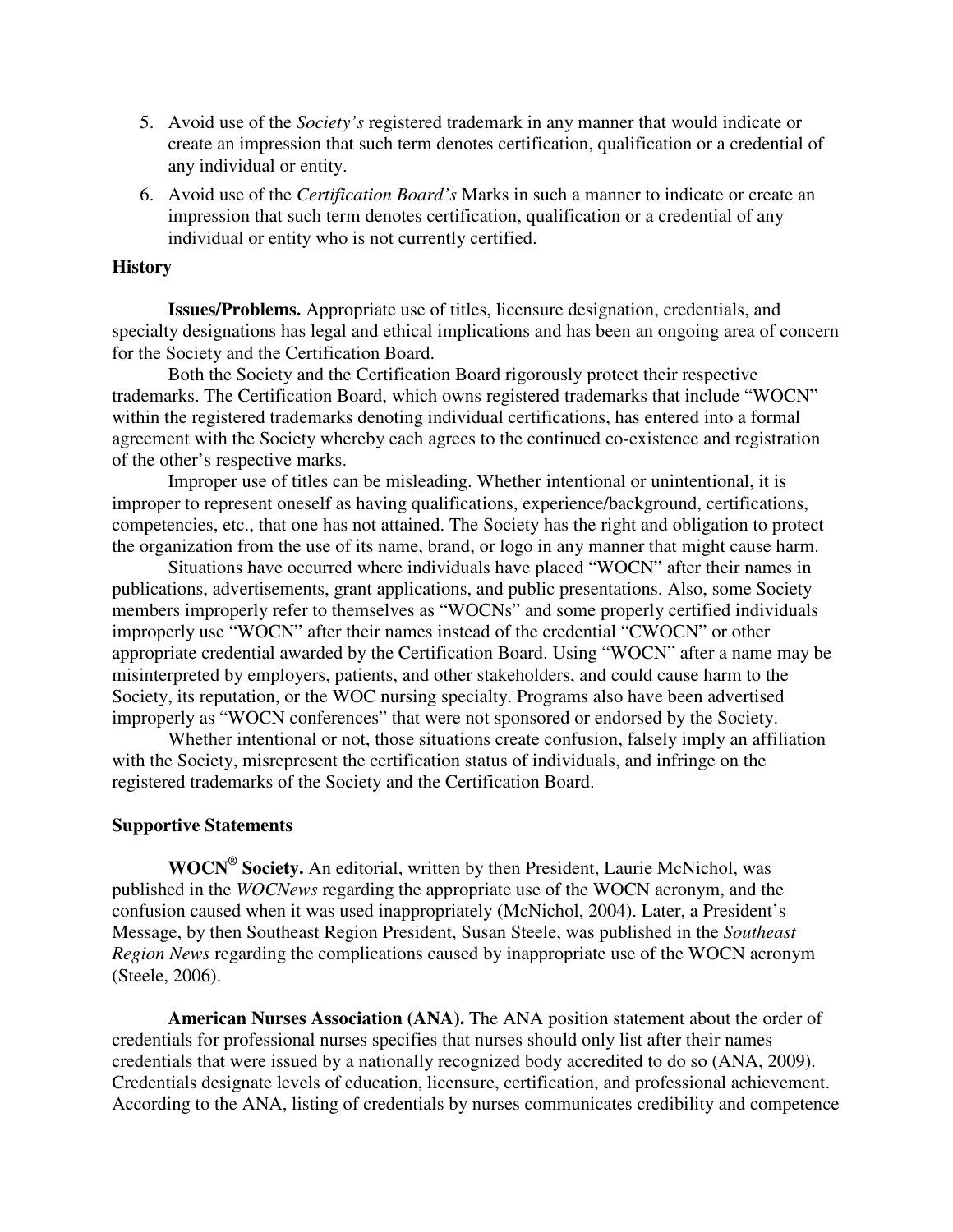to colleagues and consumers of nursing care. ANA recommends that nurses use only accepted credentials and a standardized order of listing credentials after their names, to ensure consistency and professionalism across nursing settings. The following is the recommended order of credentials/designations:

- Education (highest earned degree first)
- License (designation required by the state)
- National certification
- Awards and honors
- Other certifications

ANA specifies that *national certifications* are those awarded by nationally recognized and accredited certifying bodies and include recognition of continued education in a specified area of practice or professional achievement such as  $CWOCN^{\circledast}$ ,  $CWCN^{\circledast}$ ,  $COCN^{\circledast}$ ,  $CCCN^{\circledast}$ , etc. Therefore, nurses should only use credentials after their names that are officially awarded/approved by recognized organizations. Credentials should be listed as capital letters without periods between the letters, but with a comma between each credential. Following are examples of the correct order of credentials:

- N. Nurse, MSN, RN, APRN, CWOCN
- N. Nurse, PhD, RN, APRN, CWCN, FAAN
- N. Nurse, BSN, RN, CWON
- N. Nurse, BS, RN, CCCN

In 2010, the WOCN® Society's Board of Directors adopted the recommendations from the ANA for the order of credentials for all Society publications. Members were notified of this action in the President's Letter in the fall issue of the *WOCNews* (Bonham, 2010).

**Certification.** Certification by the Wound, Ostomy and Continence Nursing Certification Board (WOCNCB<sup>®</sup>) is voluntary. Nurses who hold WOCNCB<sup>®</sup> credentials have demonstrated their commitment to and competency in wound, ostomy and/or continence (WOC) nursing practice by meeting stringent, predetermined standards and passing a rigorous, comprehensive wound, ostomy and/or continence examination(s) (WOCN-WOCNCB, 2008). Credentialing provides formal recognition of a commitment to high standards in wound, ostomy and continence nursing. Certification provides formal recognition of knowledge as a wound, ostomy and/or continence care nurse beyond that gained from traditional nursing education programs.

The Certification Board stands firmly in its belief that WOC nursing certification improves the level and quality of patient care by defining and maintaining competency within the WOC nursing specialties.

**WOCNCB® Credentials.** Appropriate credentials are registered trademarks and are awarded based on meeting specific eligibility criteria and completion of required examination(s) for initial certification or completion of an examination(s) or a professional growth portfolio for recertification every 5 years. The registered/trademarked WOCNCB<sup>®</sup> credentials include the following (WOCN-WOCNCB, 2008; WOCNCB, 2010, 2011**)**:

| $CWOCN^{\circledR}$ | Certified Wound Ostomy Continence Nurse |
|---------------------|-----------------------------------------|
| $CWCN^{\circledR}$  | Certified Wound Care Nurse              |
| $COCN^{\circledR}$  | <b>Certified Ostomy Care Nurse</b>      |
| $CCCN^{\circledR}$  | <b>Certified Continence Care Nurse</b>  |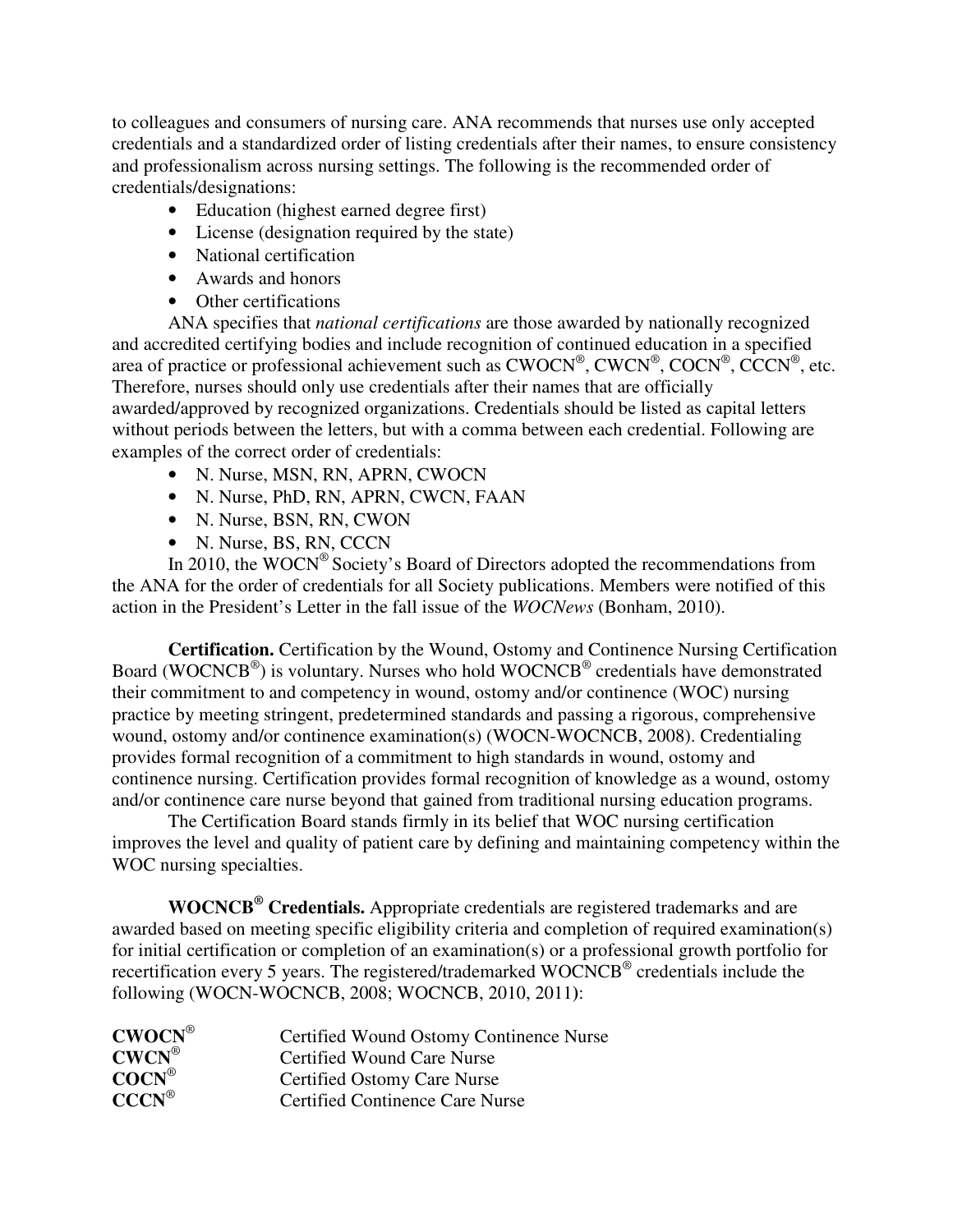| $CWON^@$              | Certified Wound Ostomy Nurse                               |
|-----------------------|------------------------------------------------------------|
| $CFCN^{\circledR}$    | <b>Certified Foot Care Nurse</b>                           |
| $CWOCN-AP^*$          | Certified Wound Ostomy Continence Nurse, Advanced Practice |
| $CWON-AP^*$           | Certified Wound Ostomy Nurse, Advanced Practice            |
| $CWCN-AP^{\circledR}$ | Certified Wound Care Nurse, Advanced Practice              |
| $COCN-AP^{SM}$        | Certified Ostomy Care Nurse Advanced Practice              |
| $CCCN-AP^{SM}$        | Certified Continence Care Nurse, Advanced Practice         |

#### **Conclusions**

The WOCN® Mark is the registered, trademarked acronym for the Wound, Ostomy and Continence Nurses Society<sup>™</sup> and it services. The WOCN<sup>®</sup> Mark is not to be used by an individual or group as a title or credential or as an abbreviation for wound, ostomy and continence nurses/nursing. Registered, trademarked Certification Board credentials should not be used in an abbreviated or incomplete form after a provider's name as a title (i.e., without the preceding "C" such as WOCN, WCN, CCN etc). Proper identification (e.g., branding) is important to protect the image and credibility of the individual WOC specialty nurse and overall specialty practice, the Society and the Certification Board.

#### **Recommendations**

**Practice.** All wound, ostomy and/or continence nurses will ensure the correct use of the acronyms/credentials/titles within their practice, publications, educational activities, job descriptions, and public relations venues. Certified WOC nurse specialists should use the registered, trademarked credentials after their name only as awarded by the Certification Board.

**Education.** WOCN® -accredited educational program (WOCNEP) directors will include proper use of acronyms/credentials/titles in the didactic content related to role or professional development.

**Research/Publications.** The Center for Clinical Investigation (CCI) director and the CCI Advisory Board will ensure appropriate use of the WOCN® Mark, credentials, and titles when reviewing documents, grant applications, and publications. The *JWOCN* editor and other editors of Society documents will ensure the appropriate use of credentials and the WOCN® Mark in all publications.

**Trademark Use Guidelines.** The WOCN® Mark should be displayed in a consistent fashion and in the same way every time it is displayed. The WOCN® Mark should only be used as an adjective along with the descriptive name and never as a substitute for products or services. Because Marks are not nouns, they should not be used in a plural or possessive manner (Stegink, 2010). Proper and improper uses of the Mark include the following examples:

### • **Proper use:**

- $\overline{\text{o}}$  Join us for the annual WOCN<sup>®</sup> Conference or the WOCN<sup>®</sup> Society Conference
- o Read the WOCN® Newsletter or the WOCN® Society Newsletter
- o WOCN® Accredited Nursing Education Programs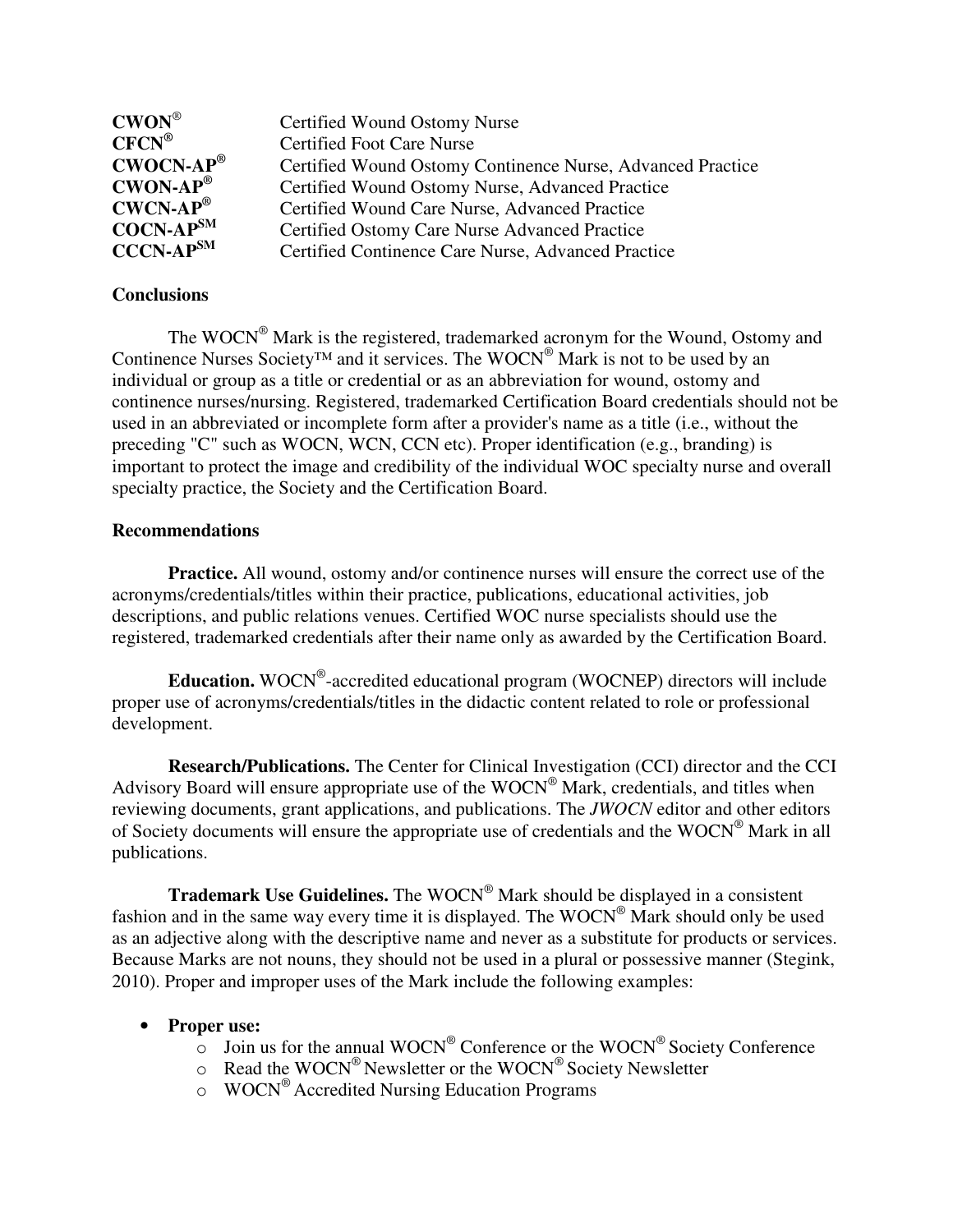- o WOCN® Education Program
- **Improper use:** 
	- o N. Nurse, BSN, RN, WOCN
	- o WOCNS, WOCN'S, WOCNS'
	- o WOCNs, WOCN's, WOCNs'
	- o A group of WOCNs met last week
	- o A WOCN saw the patient
	- o I am a WOCN
	- o We are WOCNs
	- o WOCN's Program
	- o WOCN Education Programs
	- o Job description that specifies candidate must be a WOCN

### **Glossary**

**WOCN® :** Registered trademark of the Wound, Ostomy and Continence Nurses Society™ for its organization and its services.

**WOCNCB® :** Registered trademark of the Wound, Ostomy and Continence Nursing Certification Board and its services.

**Wound, Ostomy and Continence Nurses Society™:** A professional nursing society that supports its members to advance the practice and guide the delivery of expert health care to individuals with wounds, ostomies and incontinence.

**Wound, Ostomy and Continence Nursing Certification Board:** A professional organization dedicated to promoting the highest standard of consumer care and safety by providing credentialing in the areas of wound, ostomy and continence nursing.